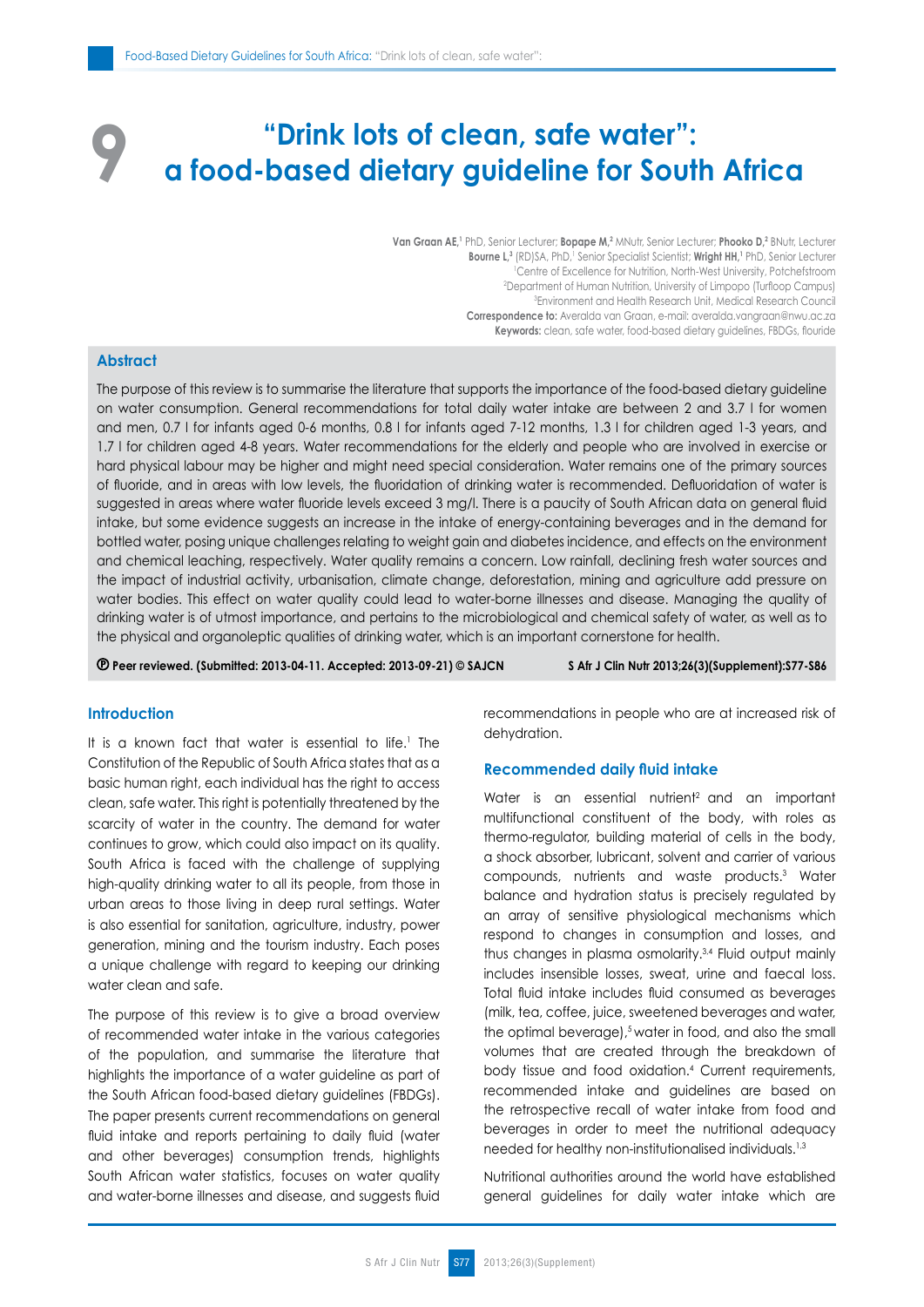guided by the dietary habits of the specific population. It is assumed that water from food contributes 20-30% to the adequate intake of total water (boiled cabbage contains 93.4 g water/100 g; watermelon contains 91.8 g water/ 100 g and brown bread contains 39 g water/100 g),  $\delta$  and that water from beverages contributes 70-80%.3

The World Health Organization (WHO)7 advises a total water intake of 2.2 l/day for women and 2.9 l/day for men in average conditions, while the Food and Nutrition Board's dietary reference intakes recommend an adequate intake of water of 2.7 l/day and 3.7 l/day for women and men, respectively, including 2.2 l/day and 3 l/day from beverages, respectively.<sup>6</sup> The Australian and New Zealand adequate intake for total water is 2.8 l/day for women and 3.4 l/day for men, including a fluid intake from beverages of 2.1 l/day for women and 2.6 l/day for men.8 According to the European Food Safety Authority, daily water intake of 2 l for women and 2.5 l for men is considered to be adequate. Thus, the recommended intake of daily water and beverages varies between 2 l and 2.8 l for women, and between 2.5 l and 3.7 l for men (Table I).9

In comparison to recommendations for adults, the fluid requirements for infants and young children are higher in relation to body weight, because of the limited capacity of their kidneys to handle the renal solute load, their higher percentage of body water and their larger body surface area per unit of body weight.<sup>10</sup> Exclusive breastfeeding meets the fluid requirements of an infant for the first six months of life.11 The Food and Nutrition Board's dietary reference intakes recommends a total water adequate intake of fluid of 0.7 l/day for infants aged 0-6 months (assumed to be from human milk), 0.8 l/day for infants aged 7-12 months (assumed to be from human milk, complementary food and beverages), 1.3 l/day for children aged 1-3 years, and 1.7 l/day for children aged 4-8 years. $6$ 

#### **Table I:** Various recommendations pertaining to total daily water intake for adults

| <b>Nutritional authoritative body</b>                                                           | <b>Males</b> | <b>Females</b> |
|-------------------------------------------------------------------------------------------------|--------------|----------------|
| World Health Organization: Total<br>water* (litres/day) <sup>7</sup>                            | 2.9          | 2.2            |
| Food and Nutrition Board: Adequate<br>intake of total water" (litres/day) <sup>6</sup>          | 3.7(3)       | 2.7(2.2)       |
| Australian Government: Adequate<br>intake of total water""" (litres/day) <sup>8</sup>           | 3.4(2.6)     | $2.8(2.1)$ """ |
| European Food Safety Authority:<br>Adequate intake of total water"<br>(litres/day) <sup>9</sup> | 2.5          | 2              |

\* Fluid consumed as water, other beverages, water in food and water from the metabolism of food

\*\* All water contained in food, beverages and drinking water

\*\*\* Total beverage intake, including water

\*\*\*\* Food and fluids

\*\*\*\*\* Fluids, including plain water, milk and other drinks

\*\*\*\*\*\* Water from beverages, including drinking water, and food moisture

These guidelines pertain to a healthy population in standard circumstances and under average conditions, and need to be adjusted for cases that fall outside of the set criteria.

# **Special considerations in individuals at increased risk of dehydration**

Dehydration is defined as the loss of water to the extent that normal physiological functions become negatively affected. Dehydration can potentially occur in any individual in varying circumstances. This can be because of inadequate water intake, fluid losses associated with normal metabolism and a failure to replenish the water, or high-performance activities or illnesses if water or physiological fluid losses are not replenished. Mild dehydration does not disturb homeostasis and the water is easily replenished. Severe dehydration, especially of a chronic nature, disrupts homeostasis and thereby results in a number of symptoms associated with dehydration. Highrisk population groups for dehydration include babies and older children, the elderly and other individuals who fail to replenish water and physiological fluid losses (Table II).

## **Fluid requirements of the elderly**

Dehydration is a common problem in older adults, and is associated with increased morbidity and mortality.13,14 Inadequate fluid intake can have far-reaching consequences, such as death, and those who survive can face medical consequences, such as urinary tract infections, bowel obstruction, delirium and cardiovascular complications.13 Dehydration in this age group is accounted for by certain anatomical and physiological changes that take place as people age, and which affect their ability to maintain a normal fluid balance. The kidneys decrease in size, renal blood flow declines, and glomerular filtration rate (GFR) decreases. Other causes of dehydration include a decline in total body water and changes in hormonal control and thirst sensation.14,15

#### **Table II:** Clinical signs of dehydration<sup>12</sup>

| <b>Type of dehydration</b> | <b>Clinical signs</b>                                          |
|----------------------------|----------------------------------------------------------------|
| Extracellular              | Arterial hypotension, especially<br>orthostatic<br>Tachycardia |
|                            | Hypotonia of ocular globes                                     |
|                            | Sunken fontanelles (infants)                                   |
|                            | Concentrated urine                                             |
|                            | Weight loss                                                    |
|                            | Persistent skinfolds                                           |
| Intracellular              | Altered thirst                                                 |
|                            | Mucosal dryness                                                |
|                            | Occasional fever                                               |
|                            | Arterial ischaemia                                             |
|                            | Neuropsychiatric symptoms                                      |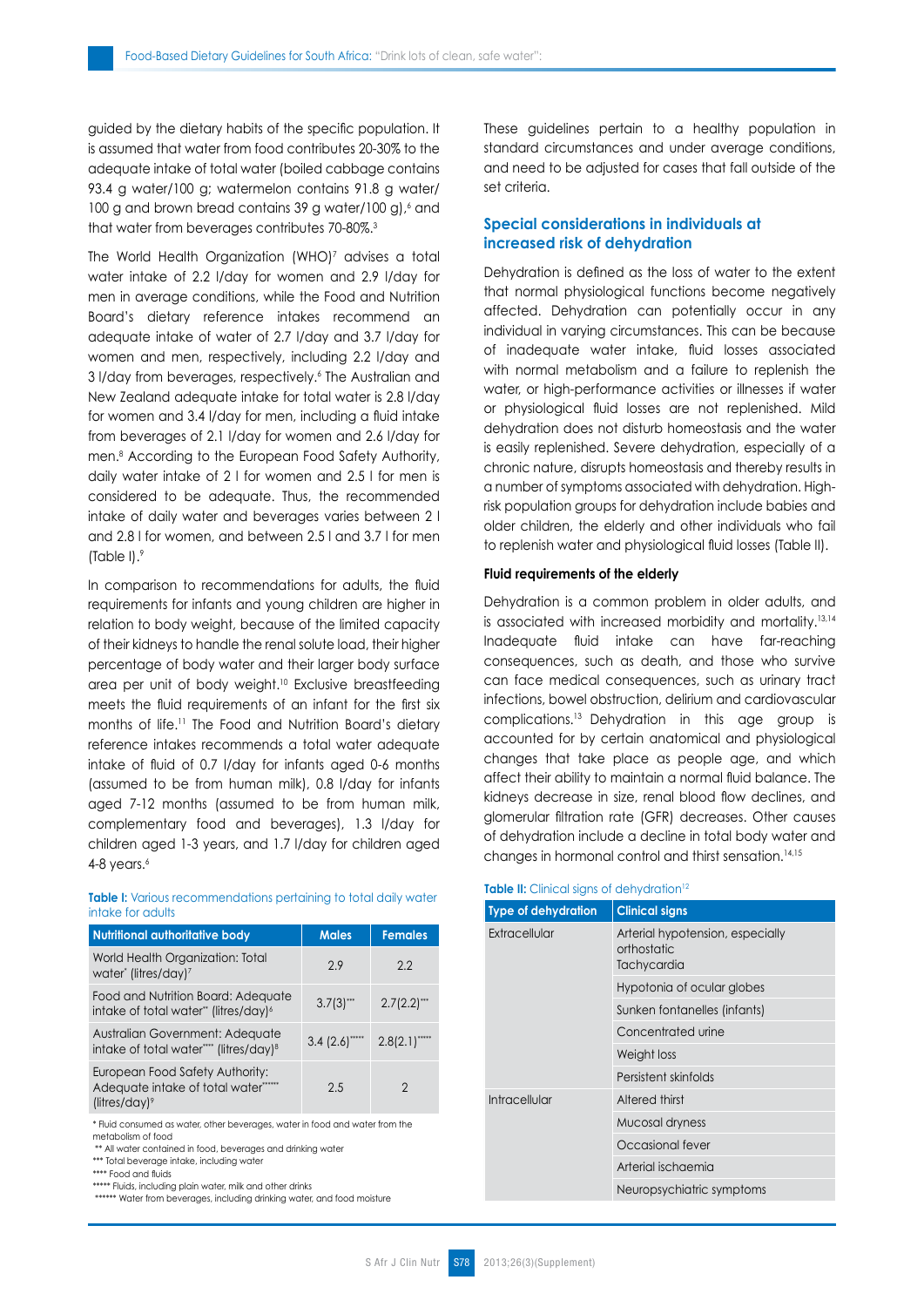The adult kidney reaches its maximum size and blood flow by the age of 30, and shrinks by 30-40% by the age of 90, while the GFR falls to 70-90 ml/minute by the age of 80, compared to 100-125 ml/minute at 40 years of age.14,16 As the size of the kidney declines, so does its ability to form concentrated urine, which may affect the maintenance of the fluid and electrolyte balance. This change leads to the production of diluted urine, irrespective of the hydration status of the individual.<sup>16</sup> This deficiency of the renal system puts the elderly at high risk of water and sodium loss.<sup>16</sup>

Total body water decreases with age,13 accounted for by the loss of muscle that is typically seen in the elderly.<sup>15</sup> Water is estimated to contribute to 60% of body weight in young adults, and decreases to 40% of body weight in the elderly. Any small decrease in body weight puts an older person at higher risk of dehydration than it does a younger person.13 Thirst, a self-regulatory mechanism against dehydration, diminishes in the elderly.13 The inability to sense thirst leads to poor voluntary fluid intake. Fear of incontinence may also be a factor in the decline in fluid intake.3,12 The decrease in food intake is also associated with water deficit.<sup>12</sup>

The risk of dehydration increases as adults become dependent on others because of to immobility, frailty, visual problems, reduced alertness, dementia, or any other cognitive alterations that lessen the ability to communicate.16,12 The presence of fever, diarrhoea, vomiting and swallowing difficulties also predisposes the elderly to dehydration.<sup>12</sup> Other risk factors include having more than four chronic medical conditions, taking more than four medications, using diuretics, abusing laxatives, using sedatives and experiencing chronic infections.12,16,17 Medications such as angiotensin-converting enzyme inhibitors and nonsteroidal anti-inflammatory drugs, commonly used by the elderly, should be used with caution, as they have the potential to reduce GFR.16 Dehydrated elderly persons are also unable to regulate body temperature, because of their inability to insulate their bodies in excessive heat. Sweat production decreases, and this puts them at a risk of heat stress and exhaustion, which can eventually lead to death.<sup>18</sup>

There are no standardised methods for the clinical assessment of dehydration.<sup>19</sup> However, diagnosis is made based on a combination of physical signs and symptoms which have unfortunately been found to be less specific in the older generation.<sup>16</sup> Physical, rather than biochemical, parameters have been found to be more reliable in diagnosing dehydration. Vivanti et al<sup>3</sup> reported no differences in blood or urinary biochemistry levels between patients who were and were not considered to be clinically dehydrated.<sup>19</sup> The study reported a marked and statistically significant reduction in systolic blood pressure on standing in the dehydration group, and a difference in body mass index of 7.5 kg/m2 between the well-hydrated and the dehydrated groups.<sup>19</sup> Knight and Minaker, quoted in the work authored by Larson,<sup>16</sup> state that the most significant sign of volume depletion is acute weight loss, defined as weight loss of 3% or greater. Thus, weight needs to be closely monitored on a regular basis in order to detect any changes.19 Common complaints associated with dehydration include weakness, fatigue, muscle cramps, sunken eyes and dizziness.16 More severe dehydration may cause chest pain, abdominal pain and confusion. Although affected by medication, in some diseases such as diabetes, mouth breathing and dryness of the tongue and the mucous membranes may be indicative of dehydration, and are easily measured in a clinical setting. Skin turgor, with its weaker precision because of loss of subcutaneous fat and skin elasticity,14,16 may also be used to assess fluid status in the elderly. It is recommended that skin turgor is tested on the inner thigh or sternum.<sup>16</sup>

Education plays an important role in good fluid management and the prevention of dehydration in the elderly.16 Older people who are independent in their activities should be educated on the importance of increasing fluid intake and not to wait until they are thirsty before they drink water. Nurses and caregivers of the elderly should encourage sufficient intake by regular prompting throughout the day, while offering and positioning beverages and foods that contain water within reach, especially for those with disabilities.<sup>15</sup> The elderly should be encouraged to drink frequently rather than drink large quantities at a time, since gastric distension quickly decreases thirst sensation.12 Drugs that suppress thirst disturb thermoregulation or fluid balance, (e.g. diuretics and laxatives) should be reconsidered or their dose reduced.18

# **Fluid requirements during hard physical labour and exercise**

During hard physical labour and exercise, there is an increase in the metabolic rate, which, combined with working muscles, leads to an increase in body temperature. Depending on environmental conditions (e.g. temperature, humidity and sun and wind exposure), as well as the type of clothing worn, the rise in body temperature during exercise or manual work can be substantial (2-3°C).<sup>20</sup> Heat-loss mechanisms are stimulated to help maintain body temperature and prevent a rise in core body temperature. The body cools itself mostly through sweating in hot environmental conditions, defined as an ambient temperature  $>$  30 $\degree$ C, which results in body water losses.21 Body water loss can be more than 3 l a day in adults, especially when hard physical labour or exercise is performed in a hot environment.<sup>22</sup> Even though thermoregulatory responses in children are different to those in adolescents and adults, when corrected for body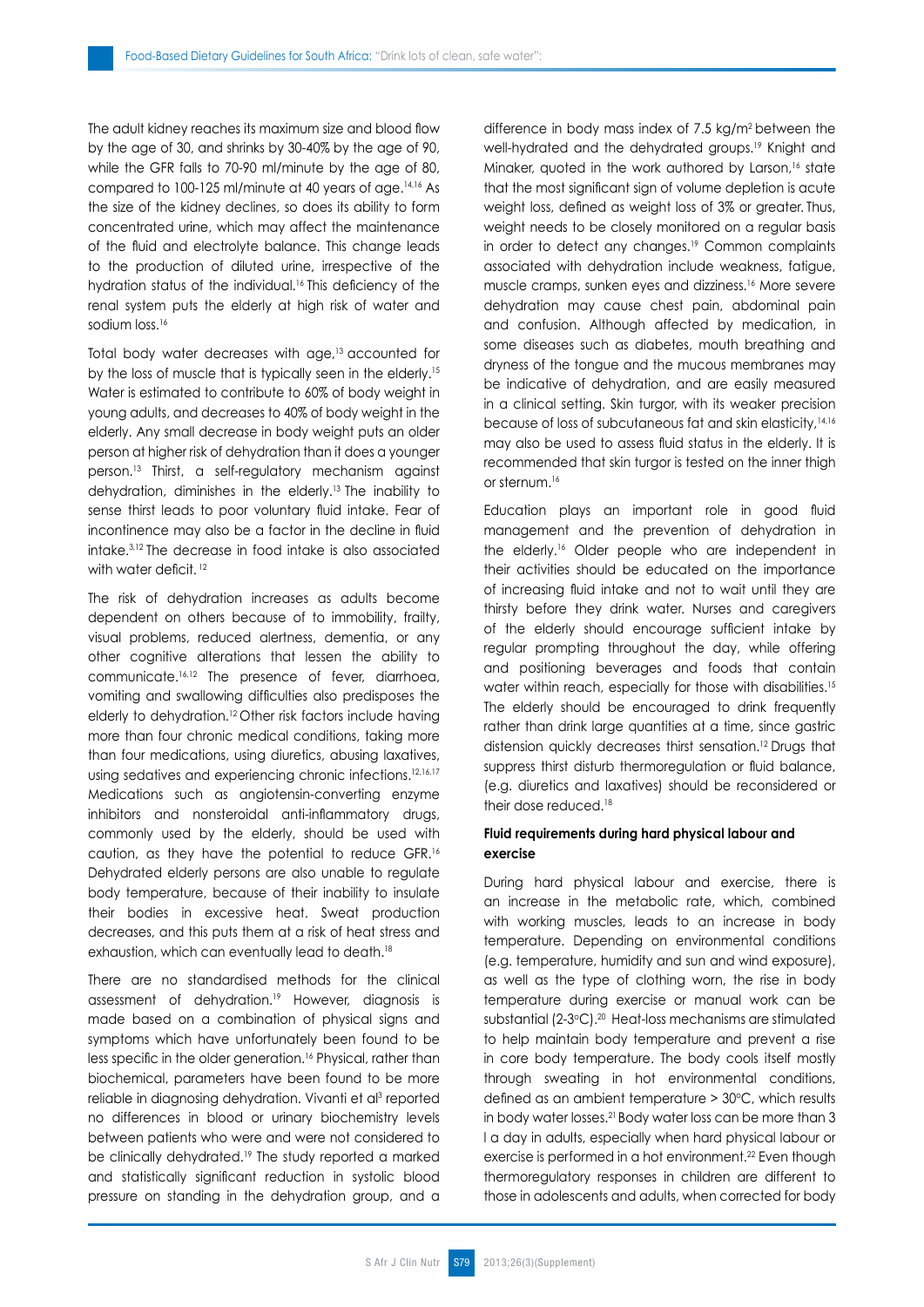mass, generally children experience similar water losses during exercise to those of adolescents and adults.23 Apart from body water, sweat also contains electrolytes, of which sodium and chloride are the most abundant.<sup>24</sup> Thus, appropriate replacement of lost body water and electrolytes is important during extended periods of hard physical labour and exercise to prevent the development of dehydration (which refers to the loss of body water) and hyperhydration (consuming more fluid than sweat losses), as well as hyponatraemia, all of which can have a negative influence on work, exercise performance and health.25 Individuals who are most at risk of increased body temperature include athletes of all ages, military personnel and industrial workers, but this does not exclude anyone else who is exposed to hot and humid environments over prolonged periods.<sup>26,27</sup>

Dehydration has been associated with decreased cognitive and mental performance, heat illnesses, skeletal muscle cramps and increased consequences of rhabdomyolysis.25,28 The level of dehydration at which these health and performance-related consequences occur depends on environmental conditions (i.e. a hot and humid environment versus a cold environment), the individual's tolerance to dehydration, sweating rates, sweat electrolyte concentration and the exercise or work task, and varies between 2% and 7% of body weight.25,29 There are insufficient available data on dehydration levels and performance or health consequences in children and adolescents, but as little as 1% body weight loss may impair endurance performance. 30,31

Symptomatic hyponatraemia can occur when plasma sodium levels fall to  $\sim$  130 mmol/l. Individual tolerance of 109-125 mmol/l has been reported. Dilutional encephalopathy and pulmonary oedema can develop and, as hyponatraemia progresses, severe cerebral oedema with seizures and death may result.32 The first documented report of exercise-associated hyponatraemia was at the Comrades Marathon in the early 1970s.33 Exercise-associated hyponatraemia can occur when active individuals fail to replace sodium losses in sweat, or drink large volumes of (hyperhydrating) water or hypotonic beverages, often referred to as dilutional hyponatraemia. Dilutional hyponatraemia is more prevalent in recreational marathon runners who run slowly and sweat less, and in those who drink too much water and other hypotonic beverages before, during and after a race.34,35 Increased sodium losses seem to be more prevalent in elite endurance athletes, individuals with cystic fibrosis and those whose occupational activities include hard physical labour in hot environments.36-38 Common symptoms of hyponatraemia are sometimes confused with those pertaining to dehydration, such as headaches and vomiting. This resulted in the misdiagnosis of American soldiers who were advised to drink large volumes of water.38

Dietary sources of fluid include drinking water and other beverages and food that contain water. The availability of water for absorption, distribution and retention in the body depends on the presence of various ingredients in foods and beverages that are consumed, since some accelerate water absorption (e.g. salt and carbohydrates), while others may have a diuretic effect (e.g. caffeine and alcohol).39 However, research has shown that the consumption of caffeinated beverages, such as tea and coffee, can add to the daily water balance in individuals who are used to ingesting these beverages. Acute increases in urine output only occur in individuals who are not accustomed to regular consumption of caffeinated beverages, and water should not be seen as the only beverage that can contribute to an individual's daily fluid needs.4

During meals, most people can restore body water and electrolyte losses that took place through sweating.25 Similarly, ingesting a meal and water after dehydration due to exercise (2% body weight) has been shown to promote water balance.40 Electrolytes, particularly sodium, are an important ingredient in any recovery meal or beverage after dehydration (> 2% body weight) has occurred. Electrolytes accelerate the recovery of plasma volume and total body water by encouraging fluid retention in the kidneys, as well as preventing the development of hyponatraemia.<sup>25,41</sup>

Various studies41 have been conducted on active individuals to identify the most effective rehydration technique to optimise thermoregulation and prevent more than 2% body weight loss due to sweat loss. The general consensus is that water is the beverage of choice when manual work and exercise is performed for less than two hours in temperate conditions, and when little body weight loss occurs.41 However, sodium should be added to water when a substantial amount of body weight has been lost (> 2% body weight), when an individual has lost more than 3-4 g of sodium in his or her sweat, and when the exercise lasts for longer than two hours.

It is unadvisable to drink according to a fixed drinking regimen, as this can result in overdrinking and hyponatraemia.42 However, to drink only in accordance with thirst can result in dehydration in certain occupational or sports situations. Therefore, it is recommended that people who sweat a lot because of manual work or sport-related activities should develop an individualised hydration strategy to ensure health and the preservation of performance and productivity. The main goal should be to limit body mass loss to less than 2%, but people must also be cautioned not to drink so much that weight gain is achieved during hard physical labour and exercise, since this can result in hyponatraemia.43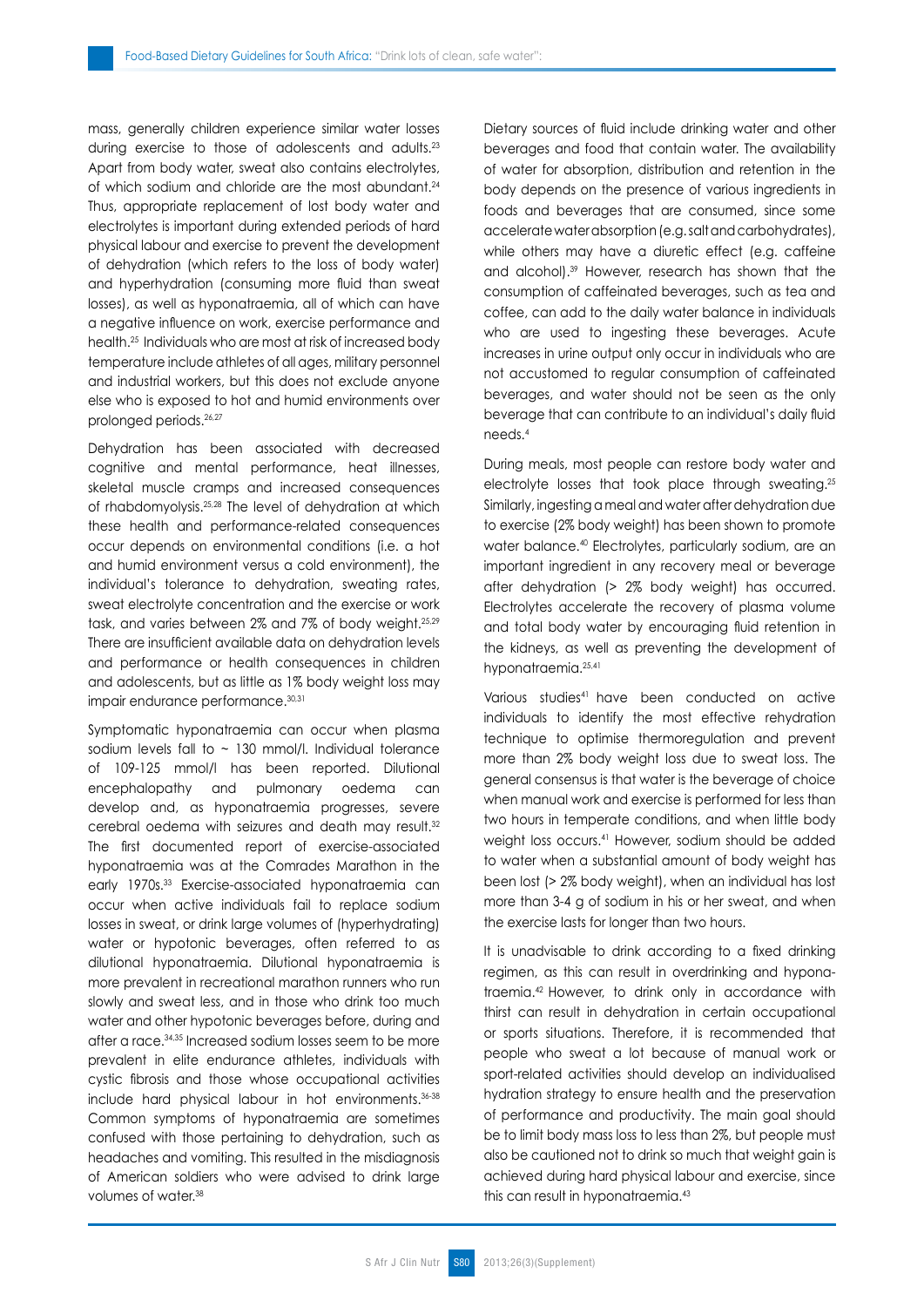# **Current trends in daily water, beverage and fluid consumption**

## **Beverage consumption and weight status**

Beverage consumption has changed over the past century and has resulted in a significant increase in energy intake from energy-containing beverages.1 Patterns in beverage consumption appear to vary in age groups and populations. A French study reported that energy from beverages represented 10% of daily energy intake.44 Carbonated drinks are mostly consumed by adolescents, followed by children and adults, who consume 169 ml/ day, 114 ml/day and 92 ml/day, respectively. Water intake represented approximately 50% of the total daily beverage intake of 1 046 ml in children, 1 111 ml in adolescents, 1 306 ml in adults, and 1 197 ml in the elderly (over 55 years of age).44 Data on energy-giving beverage intake per capita in the American population from the US National Food Consumption Survey showed a net increase in consumption. Intake increased from 250 ml to 442 ml, and 201 ml to 474 ml, in children and adults respectively, between 1977 and 2005.<sup>1</sup>

A growing body of evidence is focusing on the impact of energy-containing beverages on health and disease. Results from a study by Tam et al<sup>45</sup> showed a higher carbohydrate intake from soft drinks and cordials in children who were obese or overweight, and that soft drinks and cordial intake was associated with excess weight gain in early adolescence. Similarly, findings by Welsh and Dietz indicated that the consumption of sugar-sweetened soft drinks was positively associated with energy intake, weight gain and the incidence of diabetes.<sup>46</sup> A meta-analysis<sup>47</sup> investigated the impact of drinking water with meals on total energy intake. The change in total energy intake was compared in situations where meals were accompanied by water, other beverages or having nothing to drink. No significant increase in total energy intake was found when non-nutritive sweetened drinks and water were consumed prior to or with a meal. However, when sweetened beverages were consumed, instead of water, prior to or with a meal, the energy intake increased by 7.8%. Furthermore, when water was replaced with milk or juice, there was a tendency for increased total energy intake, but more studies are needed to verify this. The conclusion is that water consumption with meals has the potential to play an important role in the reduction of daily energy intake, and thus could be pivotal in preventing overweight and obesity in the long term.47 However, some findings do not support this hypothesis. In the National Health and Nutrition Examination Survey (NHANES), Kant et al showed no relation between water intake, energy intake and body mass index.48

South African data on the consumption of beverages are limited. A study by Van Zyl et al showed soft drinks to be the most popular beverage consumed by young adults with meals (56%), while 13.8% consumed fruit juice, 7% flavoured bottled water and 7.6% unflavoured water.<sup>49</sup> However, it is not clear what the contribution of beverages is to daily energy intake. More research is needed in this regard.

## **Bottled water versus tap water**

The demand for bottled water has been increasing worldwide, making it the fastest growing segment of the non-alcoholic beverage market in the world.<sup>50</sup> South Africa is no exception. The bottled water industry is estimated to be expanding at an average of 22.5% per year.51 Reasons for the increase in bottled water consumption are not straightforward, and surveys report diverse results.<sup>52</sup> Results from most studies that have investigated possible reasons for bottled water preference indicate dissatisfaction with tap water, health risk concerns, taste, purity, convenience, cost, the quality of water sources and perceived health benefits.50,51,53

However, bottled water raises concerns. Consumers seem to be apprehensive about possible links between plastic bottles and cancer, as well as about the impact of empty bottles on the environment.<sup>54</sup> Recently, various studies have investigated chemical leaching from different types of water-packing materials. Key factors that could lead to chemical leaching into the water include temperature, bottle reuse and bottle type.55-57 The migration of bisphenol A (BPA) from polycarbonate bottles into the water was evaluated by Le et al.<sup>55</sup> The results showed the migration of BPA into the water at room temperature, which increased 55-fold when the bottles were exposed to boiling water. Schmid et al investigated the transfer of organic substances from polyethylene terephthalate (PET) bottles under solar water disinfection conditions. Concentrations of 0.046 µg/l di(2-ethylhexyl) adipate (DEHA) and 0.71 µg/l di(2-ethylhexyl) phthalate (DEHP) were reportedly found in the water; 10% less than guideline values. DEHA and DEHP levels were far below maximum safe dosages, and the carcinogenic risk of DEHP was distinctly below the maximum contaminant levels of the US national primary drinking water standards.58

Andra et al investigated the effect of temperature, ultraviolet exposure and bottle reuse on the leaching of antimony and bromine from reused PET and polycarbonate containers. The frequency of bottle reuse showed a linear increase in antimony leaching, but the concentrations did not pose a serious health risk according to acceptable intake estimates, as was the case with the leached bromine concentrations.57 However, acceptability dose estimates for oral ingestion of organobrominated plasticisers have not been established. Similarly, results from a study by Al-Saleh et al<sup>56</sup> showed low levels of phthalates in bottled water after investigating the presence thereof in branded bottled water under different storage conditions. Levels of DEHP in the samples also did not exceed the maximum established limits.56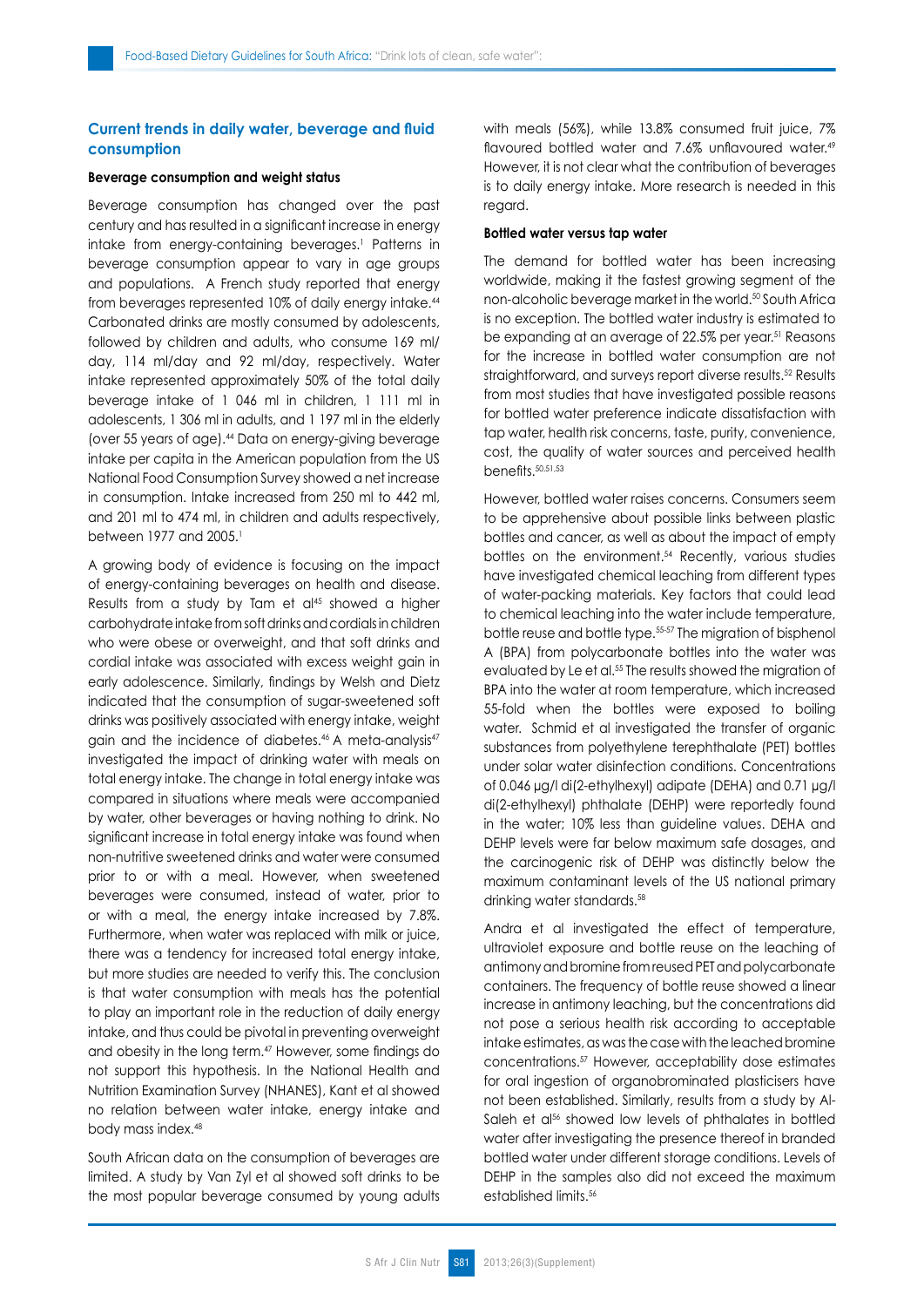Results from these studies show that levels of the leaching compounds were below relevant guidelines and regulations. However, there are no regulatory levels for some of the substances. Because of the total burden of these substances, related to multiple exposures from different sources, additional research on the potential leaching of organic chemicals from water-packing materials, and the resultant health effects, is warranted.<sup>55,57</sup>

Studies that assessed the quality of bottled water indicated that bottled water generally complied with drinking water legislation.<sup>59</sup> A Norwegian study determined the microbial quality and nutritional aspects of five of the country's leading brands of bottled water and reported that the water met standards of hygiene, as no named pathogens and indicator organisms that had been specified for testing were found. Indigenous yeasts and species associated with opportunistic infections were observed, but were not considered to constitute primary pathogens.52,60 Güler evaluated maximum contaminant levels in Turkish bottled drinking water against the manufacturers' labels and governmental regulations. The results showed that a significant number of the bottled water contained elements such as sodium, chloride, sulphide, fluoride and heavy metals above the maximum allowed concentrations.60 A South African study59 included a random survey on the microbial quality of bottled water, and reported that no total and faecal coliform bacteria, enterococci, *Costridium perfringens,* bacteriophages or enteric viruses were detected in any of the 10 different water products that were tested over three months, on three different occasions. However, two of the 10 bottled water samples did not meet the requirements set by the South African Bureau of Standards (SABS) for heterotrophic plate count bacteria. Subsequently, the quality of bottled water in South Africa has been placed under official regulation by the Department of Health.<sup>61</sup>

## **Fluoride and drinking water**

Fluoride is a natural element that is found in different concentrations in drinking water and soil.62-64 It is beneficial to both bone and dental development in human beings. The American Dietetic Association position statement reaffirms that fluoride is an important element for mineralised tissue in the body.<sup>65</sup> Optimum fluoride intake plays a key role in the development of tooth enamel. However, excessive intake interferes with the normal formation of tooth enamel and bones, which consequently increases the risk of dental fluorosis.<sup>63,66</sup> On the other hand, a low intake in childhood may be a causal factor for dental caries in later years.

An adequate intake of fluoride from infancy to adulthood ranges from 0.01 - 3 mg/day. The tolerable upper limit is 0.7 mg/day in infancy and 10 mg/day in adulthood, irrespective of gender. The optimum intake of fluoride in children is in the range of 0.05-0.07 mg/kg/day.67 Continual use of fluoride at levels of more than 8-20 mg/day may cause tooth loss and bone changes in the form of exostosis.68 The SABS specifies that the ideal concentration of fluoride in water that is suitable for lifelong consumption is 0.7 mg/l, with an upper limit of 1.5 mg/l. This level has been shown to decrease the level of tooth decay by approximately 60%.63,69,70

Sources of fluoride include:

- Fluoridated drinking water
- Natural fluoride-rich water reservoirs, streams and groundwater
- Fluoridated salt
- Food that is prepared with fluoride-rich water
- Topical fluoride application sources, such as fluoride mouth rinses, dentrifices, gels and foams
- Fluoride-rich beverages, such as tea and agricultural products.62,63,71-73

The consumption of five or more bags of non-herbal tea can increase fluoride levels. Some tea infusions, especially decaffeinated varieties, expose children to a high risk of fluorosis if consumed as the primary source of hydration.<sup>74</sup>

There are several benefits to consuming fluoride in optimal levels in water and food, and from the topical application of fluoridated dentrifices, oral rinses, gels and foams.<sup>64,75</sup> The consumption of fluoride during tooth development makes the enamel more resistant to later acid attacks. The result is stronger tooth enamel throughout life. High levels of fluoride in the mouth (dental plaque and saliva) remineralise tooth enamel areas which have been decalcified by acid. This process of remineralisation results in the early reversal of dental caries.<sup>62,66,71</sup>

Systemic fluoride benefits the teeth before birth and up to 12 years of age. However, pre-eruptive fluoride is no longer considered to be the major mechanism by which fluoride provides the best protection against dental caries.72,73 Adults who consume fluoridated water have a lower prevalence of dental decay. Van Wyk and Van Wyk76 showed a 22.7% decrease in the prevalence of dental caries in 12-year-old children over a 20-year period, partly attributed to the widespread use of fluoridated toothpaste in South Africa.

The topical application of fluoride is said to have a positive effect in the post-eruptive tooth. This was shown to be independent of systemic effects in preventing dental caries.72 The recommended levels needed to achieve maximum protection from dental caries are 0.5-1 mg/l.<sup>73</sup> Dental fluoride supplementation is only recommended in children who are at high risk of developing caries because of a deficiency of fluoride in the drinking water,77 as the risk of developing dental fluorosis from excessive consumption of other sources of fluoride, other than that found in water,<sup>64</sup> should be kept in mind.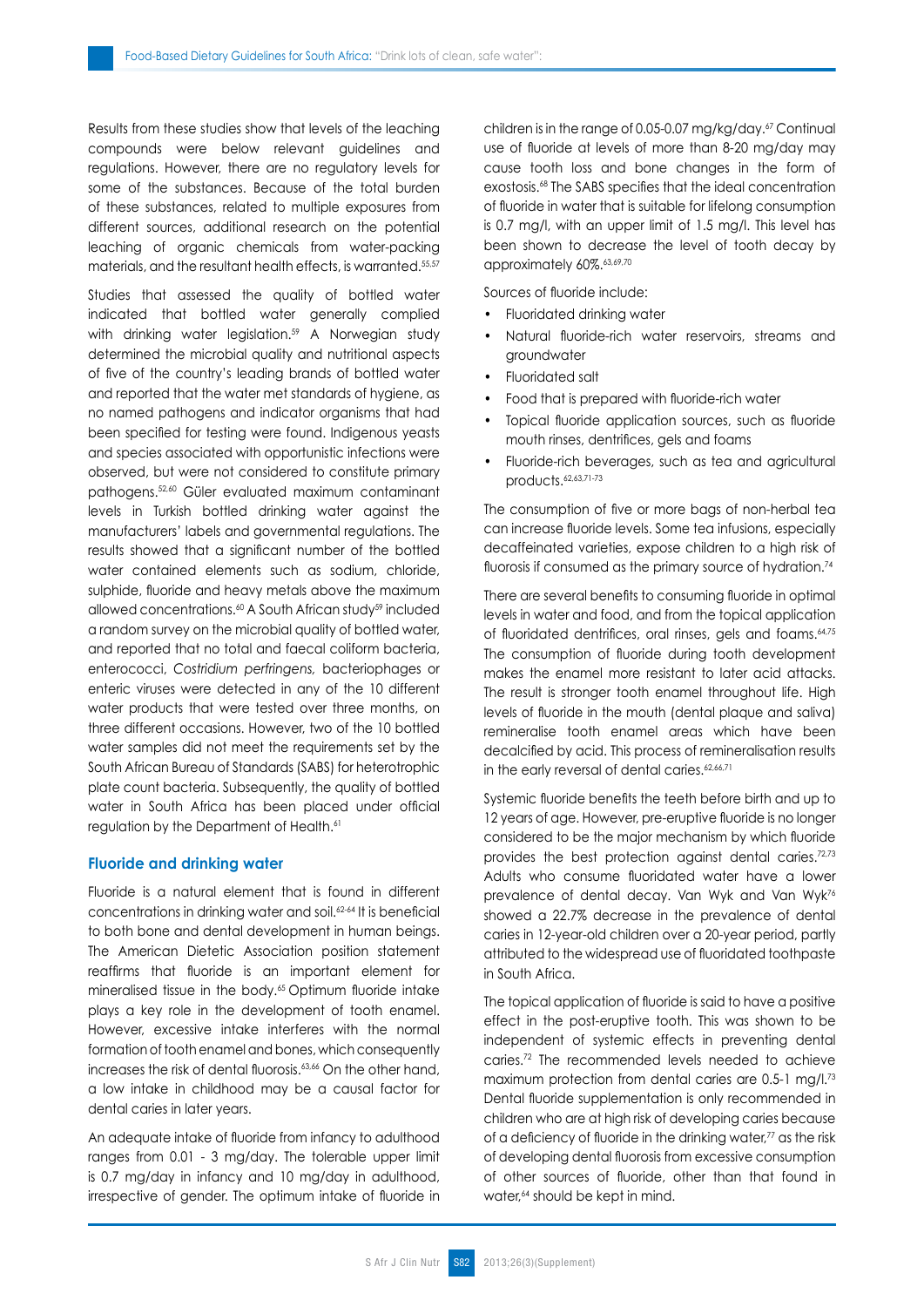The Centers for Disease Control and Prevention and the South African Dental Association regard the fluoridation of water as one of the 10 most important public health strategies of the twentieth century.<sup>63,64</sup> Kroon and Van Wyk<sup>76</sup> showed that the fluoridation of water in South Africa is still a viable strategy for the prevention and reduction of the prevalence of dental caries. The cost of water fluoridation is estimated to be R1 per person per year.<sup>63</sup> Community water fluoridation even reaches disadvantaged sections of the population. However, if the risk of dental caries is high, fluoridation of water alone cannot provide full protection against the onset of caries.<sup>63,64,69</sup> The South African Department of Health recommends the fluoridation of public water to not more than 0.7 ppm<sup>2</sup> . This initiative is supported by organisations such as the South African Dental Association, the WHO, the South African Medical Research Council and the Nutrition Society of South Africa.<sup>63</sup> Although fluoridation of public water is recommended, legislation has been halted pending further research by water companies, municipalities and the public. Municipalities are concerned about the cost and technical issues, while the public is apprehensive about major long-term health problems. Thus, to date, South Africa does not have artificially fluoridated water.<sup>70,78</sup>

On the other hand, high levels of fluoride in drinking water can lead to dental fluorosis and the development of skeletal fluorosis. The threshold for severe dental fluorosis is believed to be 2 mg/l. Another threshold for dental fluorosis is the consumption of drinking water that contains more than 1 mg/l of fluoride during permanent teeth calcification. However, African countries have not yet established the threshold for dental fluorosis.<sup>70,78</sup>

Fluoride in drinking water is not the only causal factor of dental fluorosis. Studies that were conducted in African countries, such as Tanzania, Sudan and Nigeria, showed a high prevalence of dental fluorosis, although the populations consumed fluoride levels as low as 0.5 mg/l in the drinking water. This was partially attributed to increased consumption of tea and the use of fluoridecontaining trona.79 A study that was conducted in the main Ethiopian Rift region, where there is high fluoride levels of 7.8-18 mg/l in the groundwater, indicated a 100% prevalence of fluorosis.79 The levels far exceed the WHO standard of fluoride in drinking water of 1.5 mg/l,<sup>69</sup> and the No-Observed-Adverse-Effects-Level level of 0.06 mg/kg/day.<sup>70</sup> In determining the fluoride content of commercially available bottled water. Ayo-Yusuf et al<sup>80</sup> reported irregularities with the labelling, as some samples had fluoride concentrations < 0.3 ppm, while others had higher concentrations > 0.3 ppm. Some brands had a higher concentration of fluoride than was indicated on the label.

In South Africa, a great variation exists in fluoride levels in drinking water that is supplied by municipalities.<sup>81</sup> In a study of two South African rural sites, one with a low fluoride level of 0.19 mg/l and the other with a high fluoride level of 3 mg/l, there was a 49% prevalence of fluorosis in the low-fluoride area, compared with 96% in the high-fluoride area.82 The prevalence of dental fluorosis in South African communities, such as the North West province, which depends largely on ground water for drinking water purposes, is as high as 97%.<sup>68</sup> Many sources of water (groundwater and ocean) in provinces such as Limpopo, North West, Northern Cape, Western Cape and KwaZulu-Natal, require partial defluoridation. Processes such as reverse osmosis or activated alumina treatment can be employed, and have been shown to reduce the level of fluoride by 12 mg/l in potable and drinkable water. Defluoridation is recommended if the fluoride level exceeds 3 mg/l.<sup>68,81</sup>

Fluoride also plays an integral role in bone density. There is controversy when considering appropriate fluoride levels. Some studies have demonstrated a high incidence of bone fractures at four times the level of fluoride, while others have indicated no effect.82 Fluoride levels of 9-23 mg/l/day for four years showed an increase in bone density. An optimal fluoride level in drinking water (1 mg/l) was associated with no benefit of increased bone mineral density. Thus, fluoride levels that are optimal in drinking water are not protective of bone health, and higher levels may increase the risk of dental and skeletal fluorosis.<sup>82</sup>

A healthy mouth enables an individual to socialise and eat without embarrassment.<sup>79,83</sup> Annually, more than 50 million school hours are lost because of oral health problems.<sup>81</sup> Consequently, children's performance at school and their success later in life is affected.84,85

# **South African water statistics: access and intake**

South Africa is a water-scarce, semi-arid country, with a growing demand for water. The provision of clean, safe water has a key role to play in reaching a number of the Millennium Development Goals, such as eradicating extreme poverty and hunger, reducing childhood mortality, improving maternal health, combating HIV/AIDS, malaria and other diseases, and ensuring environmental sustainability. Approximately 88% of the South African population has access to basic water service levels, 86 while 73.2% of households have access to free basic water services.<sup>87</sup> Unfortunately, 5.7-million people<sup>86</sup> do not have water security (i.e. water that is sufficient, safe, acceptable, accessible and affordable).88

Very few South African studies have been conducted that have specifically investigated water and total fluid intake. Bourne and Seager<sup>2</sup> reported mean tap water intake to be 2.19 l in the white population, 1.26 l in the coloured population, and 1.4 l per day in the black population in Cape Town.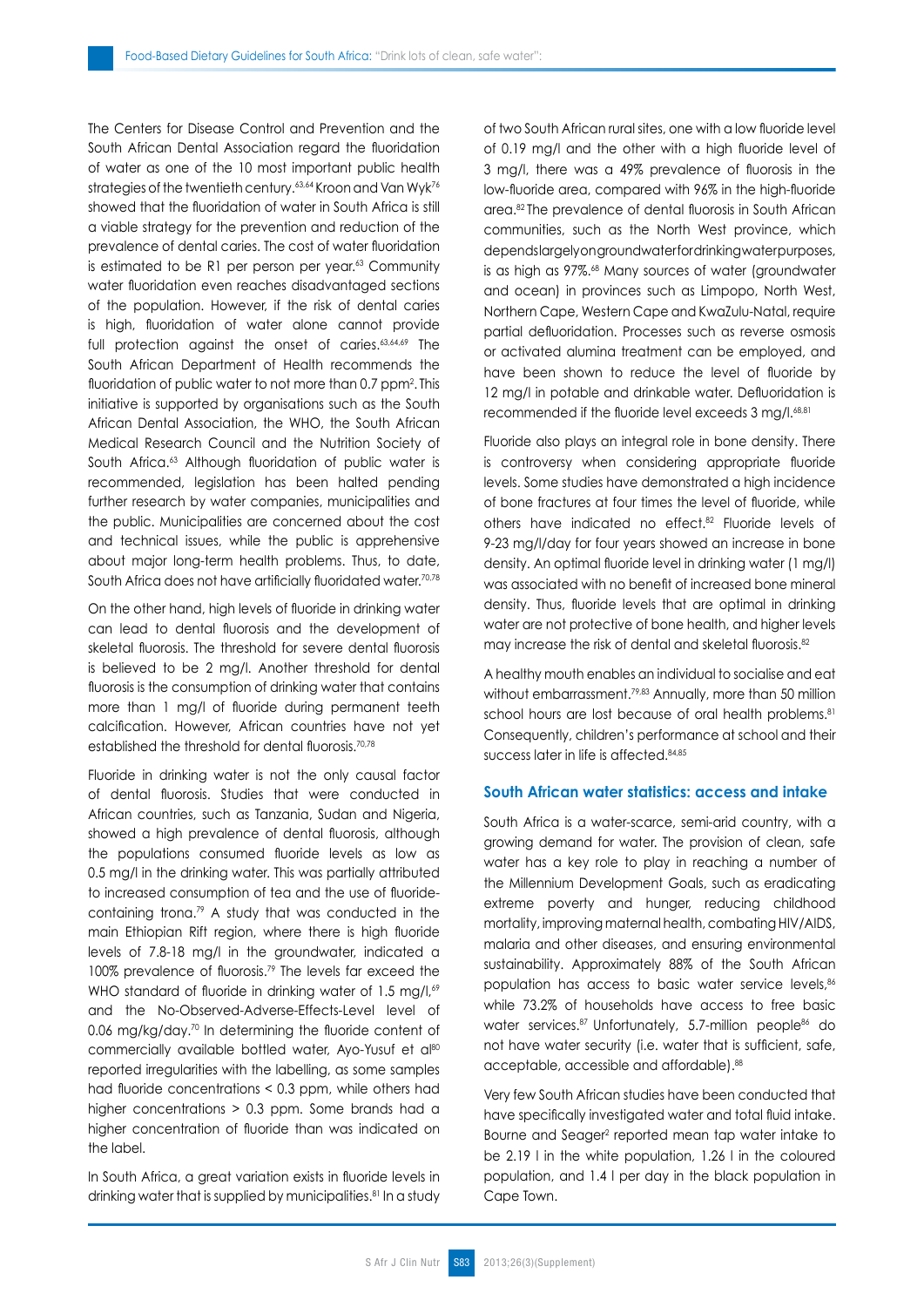## **Water quality, water-borne illness and disease**

Human health is affected by poor water quality, which has a negative ripple effect on agriculture, industry and the economy at large. South Africa's water quality is regulated by a myriad of policies and legislation,<sup>86</sup> but the quality of water is becoming a cause for concern. The quality of South Africa's fresh water resources is declining because of increased pollution from industry, urbanisation, deforestation, mining, agriculture and power generation. The problem is further exacerbated by outdated and inadequate water and sewage treatment plant infrastructure, as well as unskilled operators. A growing body of literature reports that health-threatening microorganisms, toxic metals and organic compounds are present in the aquatic environment.<sup>86</sup>

Industrial development has had a negative impact on water quality, as many industrial processes produce wastes that contain hazardous chemicals, which may be discharged into sewers, rivers and wetlands.<sup>86</sup> Longterm mining has a degrading impact on the environment, because of contamination of surface water, sediment and soil which contains heavy metals, such as mercury and radioactive uranium.<sup>90</sup> A number of small studies have shown the exposure of drinking water to heavy metals, such as uranium and mercury, in pockets of mining communities in parts of South Africa, and have alluded to possible health-related implications, such as cancer.<sup>91</sup> Other factors that threaten water quality include salination (man-made processes that increase the salinity of a water system), eutrophication (the excessive growth of algae) and human-induced acidification due to industrial effluents, mine drainage and acid rain.<sup>86</sup> Acid mine drainage remains a current concern,<sup>92</sup> and will continue to contribute to an increased concentration of dissolved salt, metal ions and radionuclides in stressed river and reservoir systems. The low pH values in acid mine drainage increase the solubility of trace metals locked up in the sediment, resulting in their release into overlaying water<sup>86</sup>

Water quality is further compromised because of the discharge of inadequately treated sewage that emanates from urban areas because of incomplete, broken, overloaded and mismanaged sewage treatment plants.86,93 Unsafe water and the lack of sanitation are key risk factors for a number of diseases.<sup>69</sup> Several recent studies have reported the occurrence of pathogenic microorganisms in water sources. Authors report viral quantities above recommended limits in treated waste water effluent that is produced by waste water treatment plants. Microorganisms, such as *Escherichia coli, Salmonella typhimurium, Listeria, Cryptosporidium, Giardia* and *Vibrio cholerae,* have been found in treated effluent, making them a public health concern.93-95 The 2011 Green Drop report states that "Waste water treatment is the first barrier in a multi-barrier system of ensuring public and environmental health".<sup>96</sup>

The burden of disease in the country in 2000, attributable to unsafe water and lack of sanitation, was estimated by Lewin et al.<sup>97</sup> The 13 434 deaths attributable to unsafe water, sanitation and hygiene accounted for 2.6% of total deaths in the country.<sup>97</sup> Unsafe water was regarded as the seventh largest risk factor of the total burden of disease in the country in the year 2000, not taking into account the poor quality of waste water treatment services, as shown by the Green Drop reports.<sup>96,98</sup>

The Blue and Green Drop programmes were instituted by the Department of Water Affairs in 2008 as an incentivebased regulation programme to encourage municipalities to improve quality levels in the drinking water and waste water management. Results from the Blue Drop water (drinking water) annual reports show an increase in water systems that achieved Blue Drop scores higher than 50% [2009 (45.5%); 2010 (47%) and 2011 (58.7%)], and thus a decrease in the number of Blue Drop scores below 50%.<sup>99</sup> In the Green Drop report, when evaluating waste water management, an increase in the number of assessed treatment systems was reported. However, a negative trend was observed, with a decline in the number of systems that scored more than 50% (49% vs. 44% in 2009, compared to 2010/2011). High priority needs to be given to continuing to improve access to safe and sustainable sanitation and water facilities.<sup>97</sup>

# **Conclusion and recommendations**

Water is a critical nutrient, which is involved in many diverse bodily functions. Insufficient intake leads to dehydration, which is detrimental to health. Therefore, it is important to include a water guideline in the South African FBDGs.

Statistics on water and fluid consumption, and patterns, in normal and special-care groups in South Africa, are limited, meaning that further research is warranted. South Africa must identify areas with insufficient fluoride levels in drinking water, and recommend the appropriate treatment thereof.

Lastly, it is recommended that access to safe and sustainable sanitation and water facilities should receive high priority, since it is a key factor in addressing the hurdles that prevent the country from achieving the Millennium Developmental Goals.

#### **References**

- 1. Popkin BM, D'Anci KE, Rosenberg IH. Water, hydration and health. Nutr Rev. 2010;68(8):439-458.
- 2. Bourne LT, Seager JR. Water: the neglected nutrient. S Afr J Clin Nutr. 2001;14(3):S64-S77.
- 3. Jéquier E, Constant F. Water as an essential nutrient: the physiological basis of hydration. Eur J Clin Nutr. 2010;64(2):115-123.
- 4. Grandjean AC, Reimers KJ, Buyckx ME. Hydration: issues for the 21st century. Nutr Rev. 2003;61(8):261-271.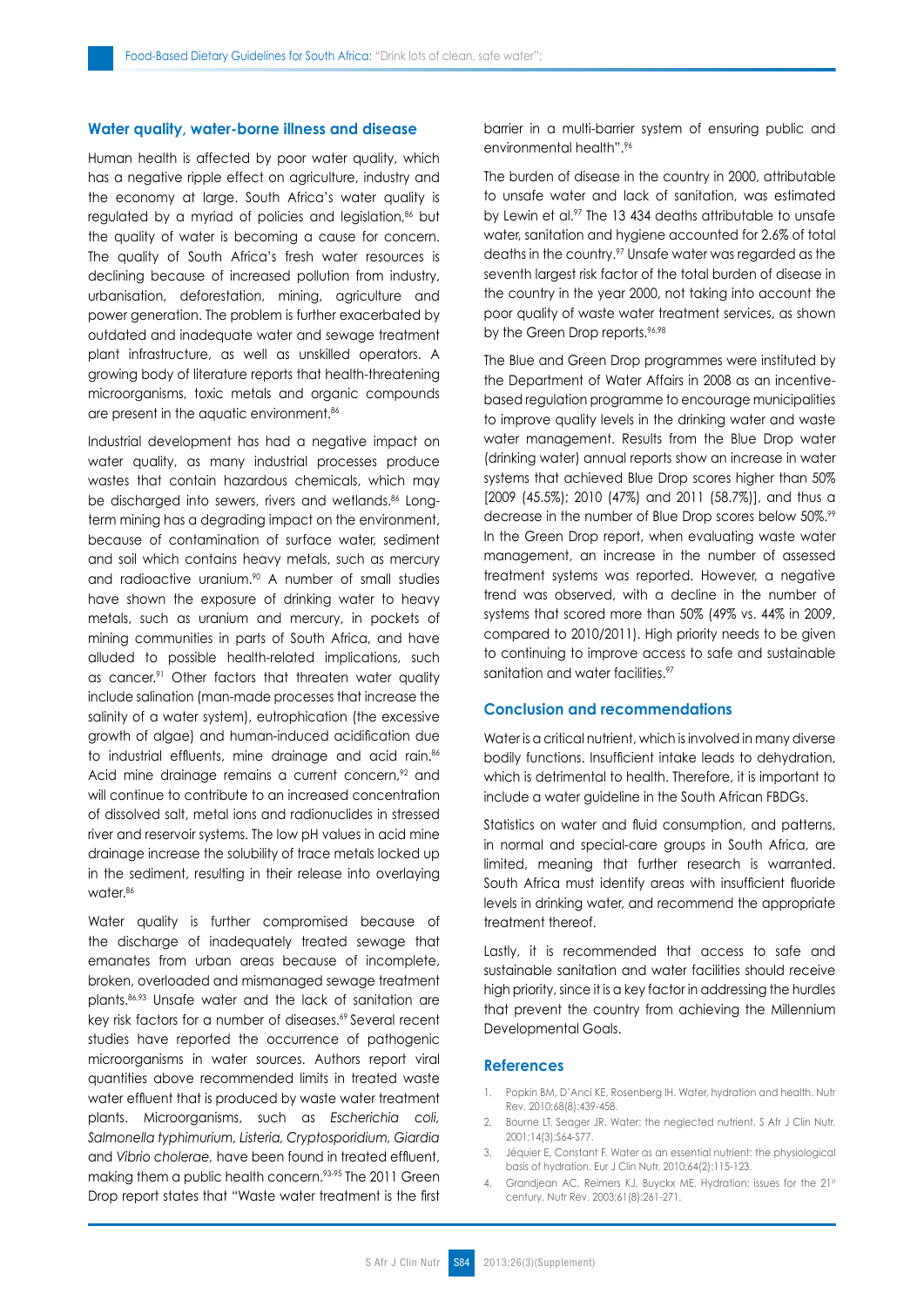- 5. Wenhold F, Faber M. Water in nutritional health of individuals and households: an overview. Water SA. 2009; 35(1):61-71.
- 6. Food and Nutrition Board. Dietary reference intakes for water, potassium, sodium, chloride, and sulphate. The National Academies Press [homepage on the Internet]. 2005. c2011. Available from: http:// print.nap.edu/pdf/0309091691/pdf\_image/143.pdf
- 7. World Health Organization. Nutrients in drinking water. WHO [homepage on the Internet]. 2005. c2011. Available from: http://www. who.int/water\_sanitation\_health/dwq/nutrientsindw.pdf
- 8. Nutrient reference values for Australia and New Zealand, 2005. Ministry of Health, Australian Government [homepage on the Internet]. c2011. Available from: http://www.nhmrc.gov.au/\_files\_nhmrc/publications/ attachments/n35.pdf?q=publications/synopses/\_files/n35.pdf
- 9. European Food Safety Authority. Scientific opinion on dietary reference values for water. EFSA Journal. 2010;8(3):1459 [homepage on the Internet]. c2012. Available from: www.efsa.europa.eu/it/ scdocs/doc/1459.pdf
- 10. Whitmire SJ. Water, electrolytes and acid-base balance. In: Mahan LK, Escott-Stump S, editors. Krause's food, nutrition and diet therapy. Philadelphia: WB Saunders Company, 2000; p. 151-163.
- 11. World Health Organization. Infant and young child feeding. WHO [homepage on the Internet]. 2009. c2012. Available from: http:// www.who.int/nutrition/publications/infantfeeding/9789241597494/en/ index.html
- 12. Ferry M. Strategies for ensuring good hydration in the elderly. Nutr Rev. 2005;63(6):S22-S29.
- 13. Bennett JA. Dehydration: hazards and benefits. Geriatr Nurs. 2000;21(2):84-88.
- 14. Lavizzo-Mourey RJ. Dehydration in the elderly: a short review. J Natl Med Assoc. 1987;79(10):1033-1038.
- 15. Scales K. Use of hypodermoclysis to manage dehydration. Nurs Older People. 2011;23(5):16-22.
- 16. Larson K. Fluid balance in the elderly: assessment and interventionimportant role in community health and home care nursing. Geriatr Nurs. 2003;24(5):306-309.
- 17. Lancaster KJ. Dehydration in black and white older adults using diuretics. Ann Epidemiol. 2003;13(7):525-529.
- 18. Olde Rikkert MGM, Melis RJF, Claassen JAHR. Heat waves and dehydration in the elderly. Recognising the early warning signs can save lives. BMJ. 2009;(339):19-20.
- 19. Vivanti A, Harvey K, Ash S, Baltistulta D. Clinical assessment of dehydration in older people admitted to hospital: what are the strongest indicators. Arch Geron Geriatr. 2008;47(3):340-355.
- 20. Nadel ER. Temperature regulation and prolonged exercise. In: Lamb DR, Murray R, editors. Prolonged exercise. Carmel: Benchmark Press, 1988; p. 125-151.
- 21. Sawka MN, Wenger CB, Pandolf KB. Thermoregulatory responses to acute exercise-heat stress and heat acclimation. In: Blatteis CM, Fregly MJ, editors. Handbook of physiology. New York: Oxford University Press for the American Physiological Society, 1996; p.157-186.
- 22. Rehrer NJ. Fluid and electrolyte balance in ultra-endurance sport. Sports Med. 2001;31(10): 701-715.
- 23. Rowland T. Fluid replacement requirements for child athletes. Sports Med. 2011;41(4):279-288.
- 24. Brouns F. Heat-sweat-dehydration-rehydration: a praxis oriented approach. J Sports Sci. 1991;Summer; 9 Spec No: 143-152.
- 25. Sawka MN, Burke LM, Eichner ER, et al. American College of Sports Medicine position stand. Exercise and fluid replacement. Med Sci Sports Exerc. 2007;39(2):377-390.
- 26. Epstein Y, Moran DS, Shapiro Y, et al. Exertional heat stroke: a case series. Med Sci Sports Exerc. 1999;31(2):224-228.
- 27. Eichner ER. Heat stroke in sports: causes, prevention and treatment. Sports Science Exchange. 2004;15:1-4.
- 28. Cheuvront SN, Kenefick RW, Montain SJ, Sawka MN. Mechanisms of aerobic performance impairment with heat stress and dehydration. J Appl Physiol (1985). 2010;109(6):1989-1995.
- 29. Cheuvront SN, Carter R, Sawka N. Fluid balance and endurance performance. Curr Sports Med Rep. 2003;2(4):202-208.
- 30. Bar-Or O, Dotan R, Inbar O, et al. Voluntary hypohydration in 10 to 12 year old boys. J Appl Physiol Respir Environ Exer Physiol. 1980;48(1):104-108.
- 31. Wilk B, Yuxiu H, Bar-Or O. Effect of hypohydration on aerobic performance of boys who exercise in the heat. Med Sci Sports Exerc. 2002;34:S48.
- 32. Murray B, Eichner ER. Hyponatremia of exercise. Curr Sports Med Rep. 2004;3(3):117-118.
- 33. Dancaster CP, Whereat SJ. Fluid and electrolyte balance during the Comrades Marathon. S Afr Med J. 1971;45(6):147-150.
- 34. Hew TD, Chorley JN, Cianca JC, Divine JG. The incidence, risk factors, and clinical manifestations of hyponatremia in marathon runners. Clin J Sport Med. 2003;13(1):41-47.
- 35. Almond CS, Shin AY, Fortescue EB, et al. Hyponatremia among runners in the Boston Marathon. N Engl J Med. 2005;352(15):1550-1556.
- 36. O'Toole ML, Douglas PS, Laird RH, Hiller DB. Fluid and electrolyte status in athletes receiving medical care at an ultradistance triathlon. Clin J Sport Med. 1995;5(2):116-122.
- 37. Smith HR, Dhatt GS, Melia WM, Dickinson JG. Cystic fibrosis presenting as hyponatraemia heat exhaustion. BMJ. 1995;310(6979):579-580.
- 38. O'Brien KK, Montain SJ, Corr WP, et al. Hyponatremia associated with overhydration in US army trainees. Mil Med. 2001;166(5):405-410.
- 39. Sharp RL. Role of whole foods in promoting hydration after exercise in humans. J Am Coll Nutr. 2007;26(5):592S-596S.
- 40. Maughan RJ, Leiper JB, Shirreffs SM. Restoriation of fluid balance after excercise-induced dehydration: effects of food and fluid intake. Eur J Appl Physiol Occup Physiol. 1996;73(3-4):317-325.
- 41. Shireff SM, Sawka MN. Fluid and electrolyte needs for training, competition and recovery. J Sports Sci. 2011; 29(S1):S39-S46.
- 42. Noakes TD. Hydration in the marathon. Using thirst to gauge safe fluid replacement. Sports Med. 2007;37(4-5):463-466.
- 43. Maughan RJ, Shireffs SM. Dehydration and rehydration in competitive sport. Scand J Med Sci Sports. 2010;20(Suppl 3):40-47.
- 44. Bellisle F, Thornton SN, Hebel P, et al. A study of fluid intake from beverages in a sample of healthy French children, adolescents and adults. Eur J Clin Nutr. 2010;64(4):350-355.
- 45. Tam CS, Garnett SP, Cowell CT, et al. Soft drink consumption and excess weight gain in Australian school students: results from the Nepean study. Int J of Obes. 2006;30(7):1091-1093.
- 46. Welsh JW, Dietz W. Sugar-sweetened beverage consumption is associated with weight gain and incidence of type 2 diabetes. Clinical Diabetes. 2005;23(4):150-152.
- 47. Daniels MC, Popkin BM. Impact of water intake on energy intake and weight status: a systematic review. Nutr Rev. 2010; 68(9):505-521.
- 48. Kant AK, Graubard BI, Atchison EA. Intakes of plain water, moisture in foods and beverages, and total water in the adult US population: nutritional, meal pattern, and body weight correlates: National Health and Nutrition Examinations surveys 1999-2006. Am J Clin Nutr. 2009;90(3):655-663.
- 49. Van Zyl MK, Steyn NP, Marais ML. Characteristics and factors influencing fast food intake of young adult consumers in Johannesburg, South Africa. S Afr J Clin Nutr. 2010;23(3):124-130.
- 50. Ward LA Cain OL, Mullally RA, Holliday KS, et al. Health beliefs about bottled water: a qualitative study. BMC Public Health. 2009;9:196. [homepage on the Internet]. c2012. Available from: http://www. biomedcentral.com/147-2458-9-196
- 51. Van Vuuren L. Bottled water sector bubbling over. The Water Wheel. 2006;5(6):18-21.
- 52. Otterholt E, Charnock C. Microbial quality and nutritional aspects of Norwegian brand waters. Int J Food Microbiol. 2011;144(3):455-463.
- 53. Doria MF. Bottled water versus tap water: understanding consumers' preferences. J Water Health. 2006;4(2):271-276.
- 54. Merkel L, Bicking C, Sekhar D. Parents' perceptions of water safety and quality. J Community Health. 2012;37(1):195-201.
- 55. Le HH, Carlson EM, Chua JP, Belcher SM. Bisphenol A is released from polycarbonate drinking bottles and mimics the neurotoxic actions of estrogen in developing cerebellar neurons. Toxicol Lett. 2008;176(2):149-156.
- 56. Al-Saleh I, Shinwari N, Alsabbaheen A. Phthalates residues in plastic bottled waters. J Toxicol Sci. 2011;36(4):469-478.
- 57. Andra AA, Makris KC, Shine JP. Frequency of use controls chemical leaching from drinking-water containers subject to disinfection. Water Res. 2011;45(2011):6677-6687.
- 58. Schmid P, Kohler M, Meierhofer R, et al. Does the reuse of PET bottles during solar water disinfection pose a health risk due to the migration of plasticisers and other chemicals into the water? Water Research. 2008;42(20):5054-5060.
- 59. Ehlers MM, van Zyl WB, Pavlov DN, Müller EE. Random survey of the microbial quality of bottled water in South Africa. Water SA. 2004;30(2):203-210.